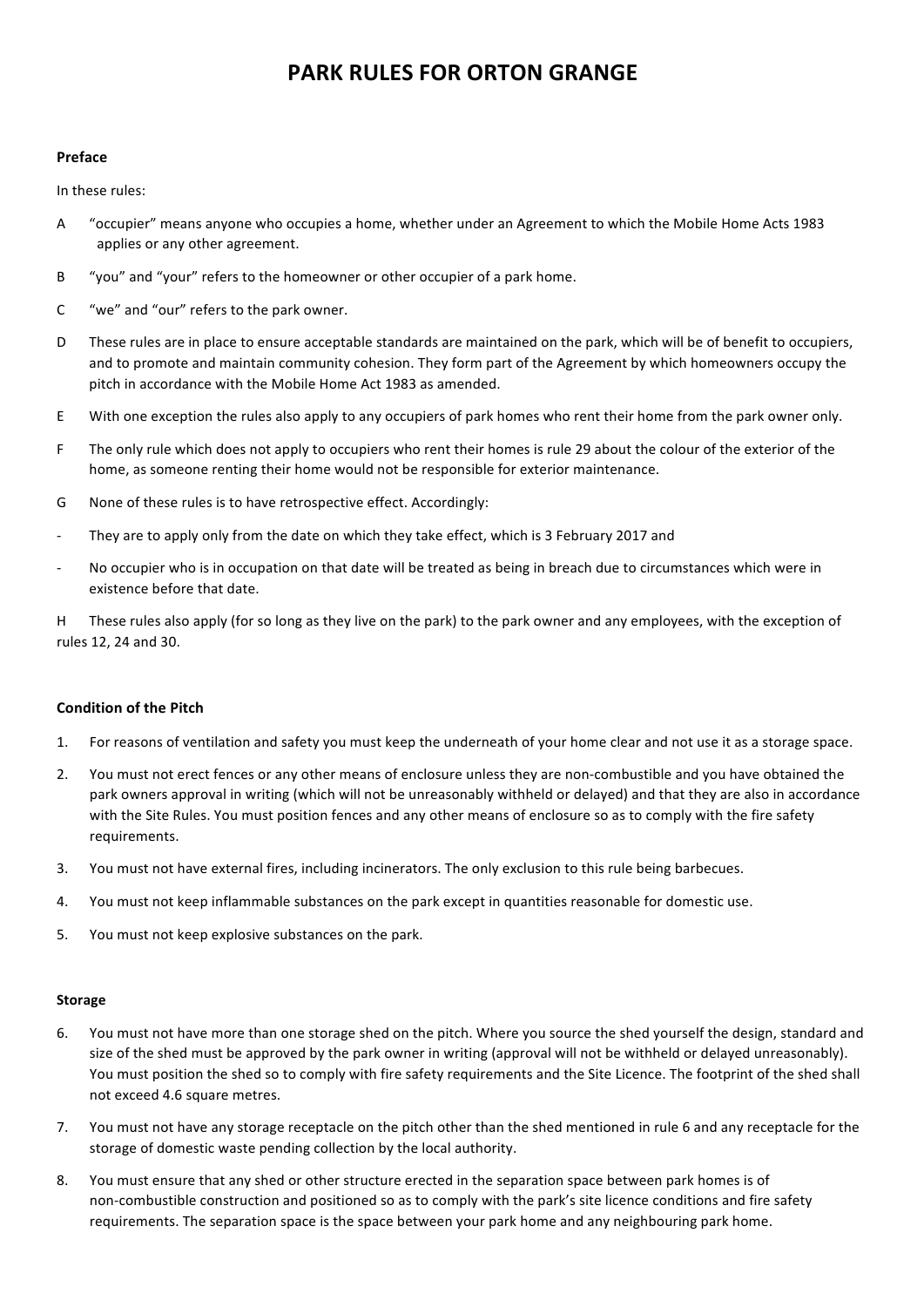## **Refuse**

- 9. You are responsible for the disposal of all household, recyclable and garden waste in approved containers through the local authority service. You must not overfill containers and must place them in the approved position for the local authority collection.
- 10. You must not deposit any waste or rubbish other than the local authority approved containers on any part of the park (including any individual pitch). This includes scrap metal.

### **Business Activities**

11. You must not use the park home, the pitch (or any part of the park) for any business purpose, and you must not use the park home or the pitch for storage of stock, plant machinery or equipment used or last used for any business purpose. However, you are at liberty to work individually from home by carrying out any office work of a type which does not create a nuisance to other occupiers and does not involve other staff, other workers, customers or members of the public calling at the park home.

#### **Age of Occupants**

12. No person under the age of 50 years may reside in the park home. The only exception being when family or friends of the park homeowners' come to visit. When children visit residents on the park they are the responsibility of the homeowners at all times and no ball games are allowed.

#### **Noise Nuisance**

13. You must not use musical instruments, all forms of recorded music players, radios and other similar appliances and motor vehicles so as to cause a nuisance to other residents, especially between the hours of 10.30pm and 8.00am.

#### **Pets**

14. You must not keep any pets or animals except the following: -

Not more than two pets, e.g. homeowners are only permitted either 2 cats or 2 dogs, or 1 cat and 1 dog. No breed of dog that is subject to the Dangerous Dogs Act 1991 which are not permitted at all.

- 15. You must keep any dog under proper control and you must not permit it to frighten other users of the park.
- 16. You must keep any dog on a leash at all times not exceeding one metre in length and must not allow it to despoil the park.

**Note:** The express terms of a homeowner's agreement contain an undertaking on the part of the homeowner not to allow anything which is or becomes a nuisance, inconvenience or disturbance to other occupiers at the park and this undertaking extends to the behaviour of pets and animals. A similar requirement not to cause a nuisance to tenants and again this includes dogs and animals.

17. Nothing in rule 14 of these park rules prevents you from keeping an assistance dog if this is required however the homeowner must produce an Identification Book by Assistance Dogs UK or any successor body or other appropriate evidence.

#### **Water**

- 18. You must only use fire point extinguishers in case of fire.
- 19. You must protect all external water pipes from potential frost damage.